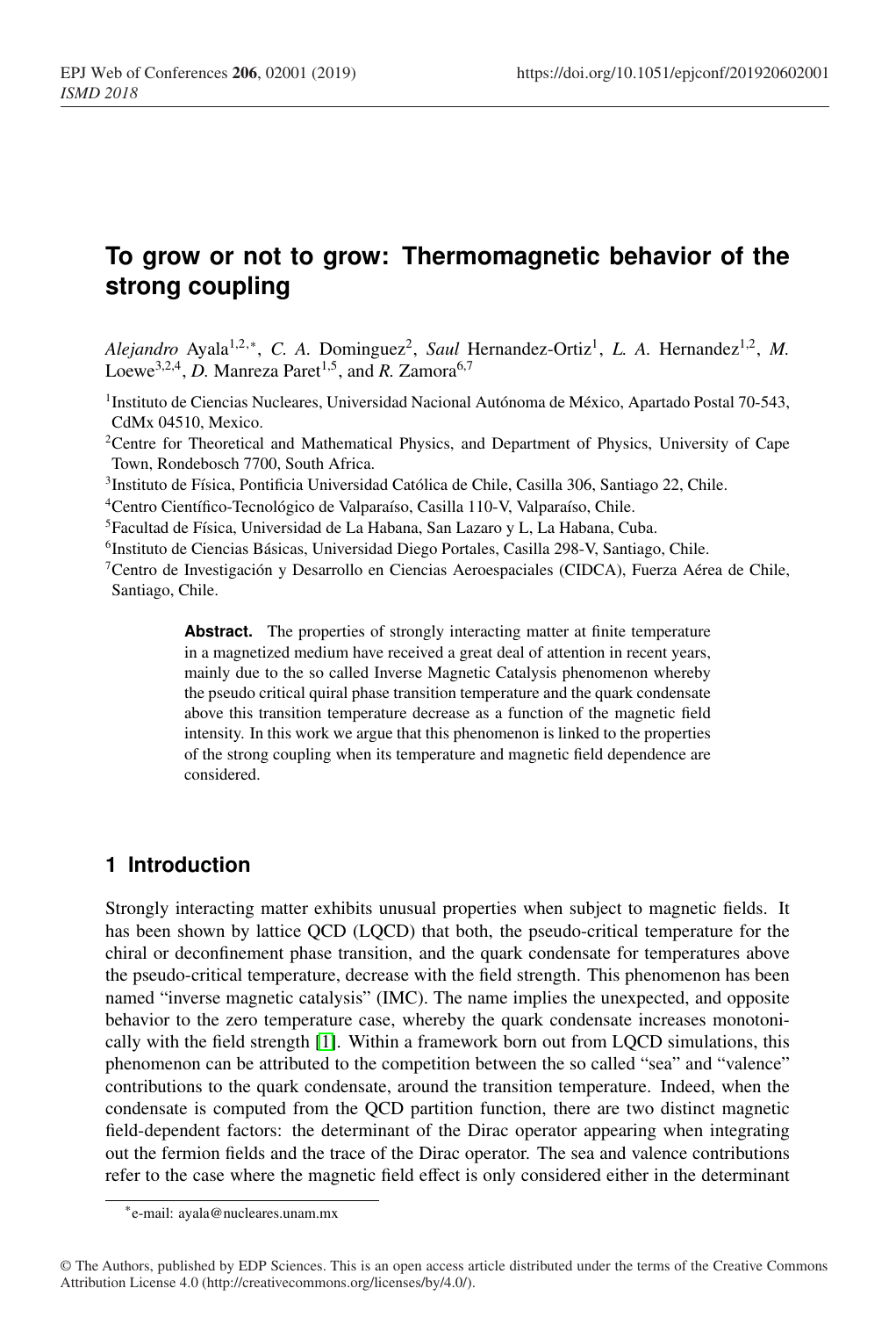or in the trace of the Dirac operator, respectively. Although this separation seems artificial, it could apparently be placed on firmer grounds by resorting to LQCD techniques [[2\]](#page-7-1).

Another scenario to explain the origin of IMC is that the strong coupling receives thermomagnetic corrections which make it increase or decrease depending on the competition between thermal and magnetic effects. The growth or decrease of the quark condensate would in turn be linked to the corresponding behavior of the coupling at zero or at high temperature, respectively. This scenario has been studied within effective QCD models [\[3](#page-7-2)–[9\]](#page-8-0), from the Schwinger-Dyson approach [[10\]](#page-8-1), and from the thermo-magnetic behavior of the quark-gluon vertex in QCD [[11,](#page-8-2) [12](#page-8-3)]. In the latter, it has been shown that the growth or decrease of the effective QCD coupling, at finite temperature and magnetic field strength, comes from a subtle competition between the color charges of gluons and quarks in such a way that at zero temperature, the former is larger than the latter whereas at high temperature, the coupling receives contributions only from the color charge associated to quarks.

In this work we study the thermo-magnetic behavior of the strong coupling  $\alpha_s$ . We resort sing the reportalization group equation (RGF) applied to the one-loop gluon vacuum to using the renormalization group equation (RGE), applied to the one-loop gluon vacuum polarization, computed in the presence of a magnetic field at zero and finite temperature. To understand the thermo-magnetic evolution of  $\alpha_s$ , we study the limiting regimes where the magnetic field is considered either in the weak or in the strong field case, both at zero and magnetic field is considered either in the weak or in the strong field case, both at zero and at high temperature. Notice that a renormalization group flow analysis for large ratios of the magnetic field to the temperature squared, applied to the relevant two fermion operator, has been recently carried out using the gauge-gravity correspondence in Ref. [\[13](#page-8-4)]. Also, a RGE analysis of the strong coupling running with temperature at zero magnetic field, based on the use of temperature dependent renormalization constants, has been carried out in Ref. [[14\]](#page-8-5).

## **2 RGE**

Let  $P(q^2; T, |eB|; \alpha_s)$  be the un-renormalized coefficient of a given tensor structure upon which<br>the gluon polarization can be decomposed at finite temperature T and in the presence of a the gluon polarization can be decomposed at finite temperature *T* and in the presence of a constant magnetic field |*eB*|. Since the thermo-magnetic medium breaks Lorentz invariance, *P* can depend separately on the square of the components of the four-momentum  $q^{\mu}$ . However, for notational simplicity and latter convenience, we write  $q^2$  for the momentum dependence. We scale the energy variables appearing in *P* by the renormalization ultraviolet energy scale  $\mu$ , writing

$$
|eB| = \mu^2(|eB|/\mu^2), \quad T^2 = \mu^2(T^2/\mu^2), \quad q^2 = \mu^2(q^2/\mu^2).
$$
 (1)

Therefore, we have

$$
P(q^2; T, |eB|; \alpha_s) = \mu^D P(q^2/\mu^2; T^2/\mu^2, |eB|/\mu^2; \alpha_s),
$$
\n(2)

where  $D = 2$  is the energy dimension of *P*. Since  $\mu$  is arbitrary, the statement that *P* should be independent of this scale is provided by the RGE [[15\]](#page-8-6), namely

<span id="page-1-0"></span>
$$
\left(\mu \frac{\partial}{\partial \mu} + \alpha_s \beta(\alpha_s) \frac{\partial}{\partial \alpha_s} - \gamma \right) P(q^2; T, eB; \alpha_s) = 0,
$$
\n(3)

where  $\beta(\alpha_s)$  is the QCD beta function defined by

$$
\alpha_s \beta(\alpha_s) = \mu \frac{\partial \alpha_s}{\partial \mu},\tag{4}
$$

and

$$
\gamma = \mu \frac{\partial}{\partial \mu} \ln Z^{-1},\tag{5}
$$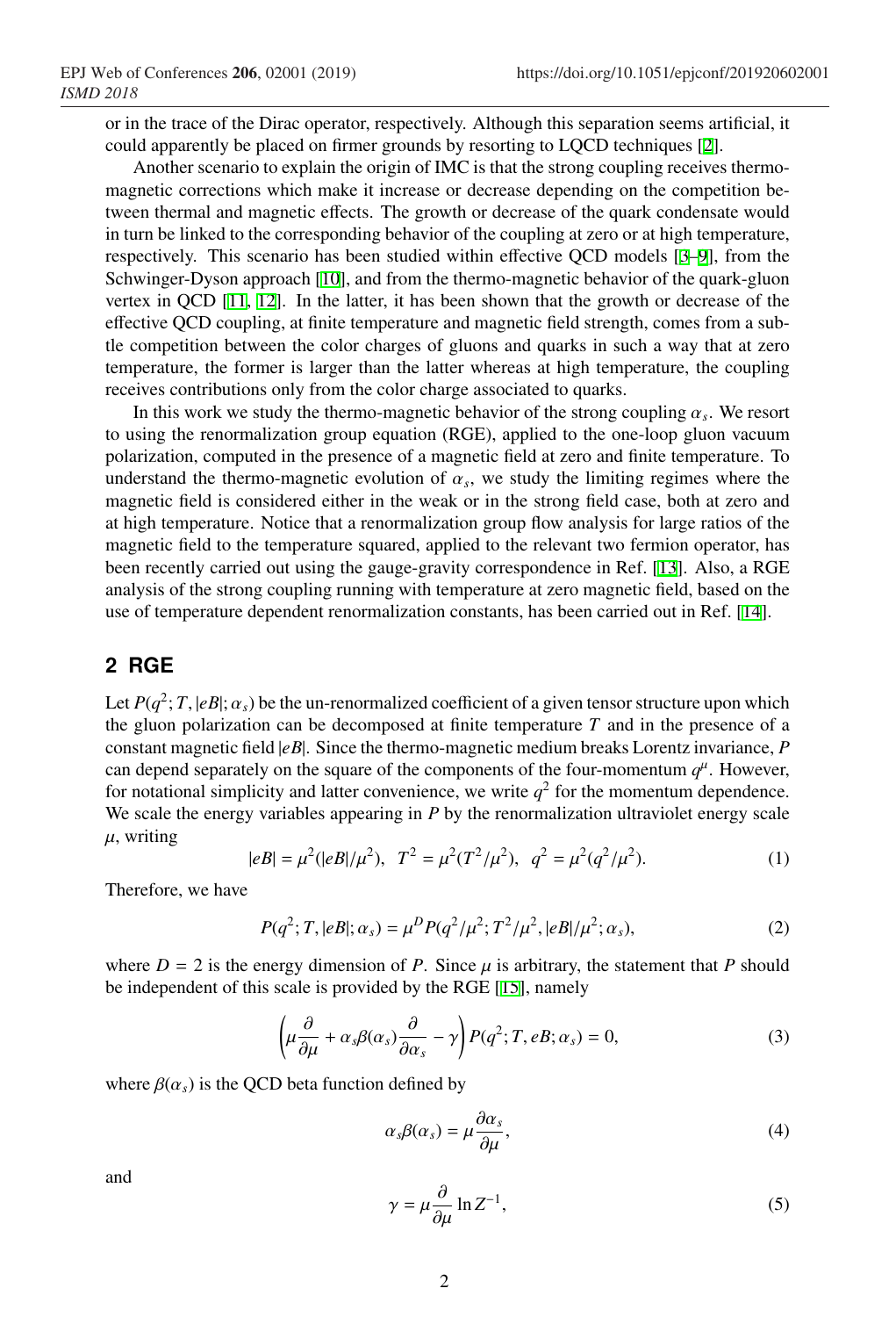with *Z* being the gluon vacuum polarization wave function renormalization. The beta function encodes the dependence of the strong coupling on the renormalization scale and thus the ultraviolet properties of the theory. It is well known that the QCD beta function is negative and that to one-loop level it is given by

$$
\beta(\alpha_s) = -b_1 \alpha_s, \quad b_1 = \frac{1}{12\pi} \left( 11 N_c - 2N_f \right), \tag{6}
$$

with  $N_c$  the number of colors and  $N_f$  the number of active flavors.

To set up the stage for the analysis, let us first recall how the usual evolution of the strong coupling with the momentum scale is established. Starting from Eq. [\(3\)](#page-1-0) and considering that the only energy scale in the function *P* is  $q^2$ , we have,

<span id="page-2-0"></span>
$$
\left(\mu \frac{\partial}{\partial \mu} + \alpha_s \beta(\alpha_s) \frac{\partial}{\partial \alpha_s} - \gamma \right) P(q^2; \alpha_s) = 0. \tag{7}
$$

We now introduce the variable

<span id="page-2-1"></span>
$$
t = \ln(Q^2/\mu^2),\tag{8}
$$

where  $Q^2$  is the momentum transfered in a given process. Notice that the reference scale  $\mu^2$ <br>is usually large enough, so as to make sure that the calculation is well within the perturbative is usually large enough, so as to make sure that the calculation is well within the perturbative domain, therefore  $Q^2 < \mu^2$ . After this change of variable, the RGE becomes

$$
\left(-\frac{\partial}{\partial t} + \alpha_s \beta(\alpha_s) \frac{\partial}{\partial \alpha_s} - \gamma\right) P(q^2; \alpha_s) = 0.
$$
\n(9)

Using the method of the characteristics [\[16\]](#page-8-7), one obtains the relation between the coupling values evaluated at  $Q^2$  and the reference scale  $\mu^2$  as

$$
\int_{t(Q^2=\mu^2)}^{t(Q^2)} dt = -\frac{1}{b_1} \int_{\alpha_s(Q^2=\mu^2)}^{\alpha_s(Q^2)} \frac{d\alpha_s}{\alpha_s^2}.
$$
 (10)

Solving for  $\alpha_s(Q^2)$ , we obtain

$$
\alpha_s(Q^2) = \frac{\alpha_s(\mu^2)}{1 + b_1 \alpha_s(\mu^2) \ln(Q^2/\mu^2)},
$$
\n(11)

from where it is seen that as  $Q^2$  increases, the coupling decreases.

In the presence of a magnetized medium and/or a heat bath, there appear extra energy scales in the analysis. The question we set up to answer is how the coupling evolves as a function of the magnetic field and/or temperature scales when we take as the reference scale the momentum transfered in the given processes,  $Q^2$  and the smallest of either  $T^2$  and  $|eB|$ . The strategy we follow is to use the explicit dependence of a certain *P* on the corresponding energy variables to study the relationship that changes on these scales bare with changes on the coupling constant, by means of the RGE. We now proceed to the analysis for the case when the corresponding function *P* is computed in the four limiting cases: the weak and strong magnetic field both at zero and high temperature.

#### **3 Weak field limit**

In the weak field limit, namely  $|eB| < Q^2$  and at  $T = 0$ , the gluon vacuum polarization (omitting the diagonal color structure) can be expressed as [17, 18] (see also Ref. [19]) (omitting the diagonal color structure) can be expressed as [\[17,](#page-8-8) [18\]](#page-8-9) (see also Ref. [\[19\]](#page-8-10))

$$
\Pi^{\mu\nu}_{\text{weak}} = P^{\parallel}_{\text{weak}} \Pi^{\mu\nu}_{\parallel} + P^{\perp}_{\text{weak}} \Pi^{\mu\nu}_{\perp} + P^0_{\text{weak}} \Pi^{\mu\nu}_{0}, \tag{12}
$$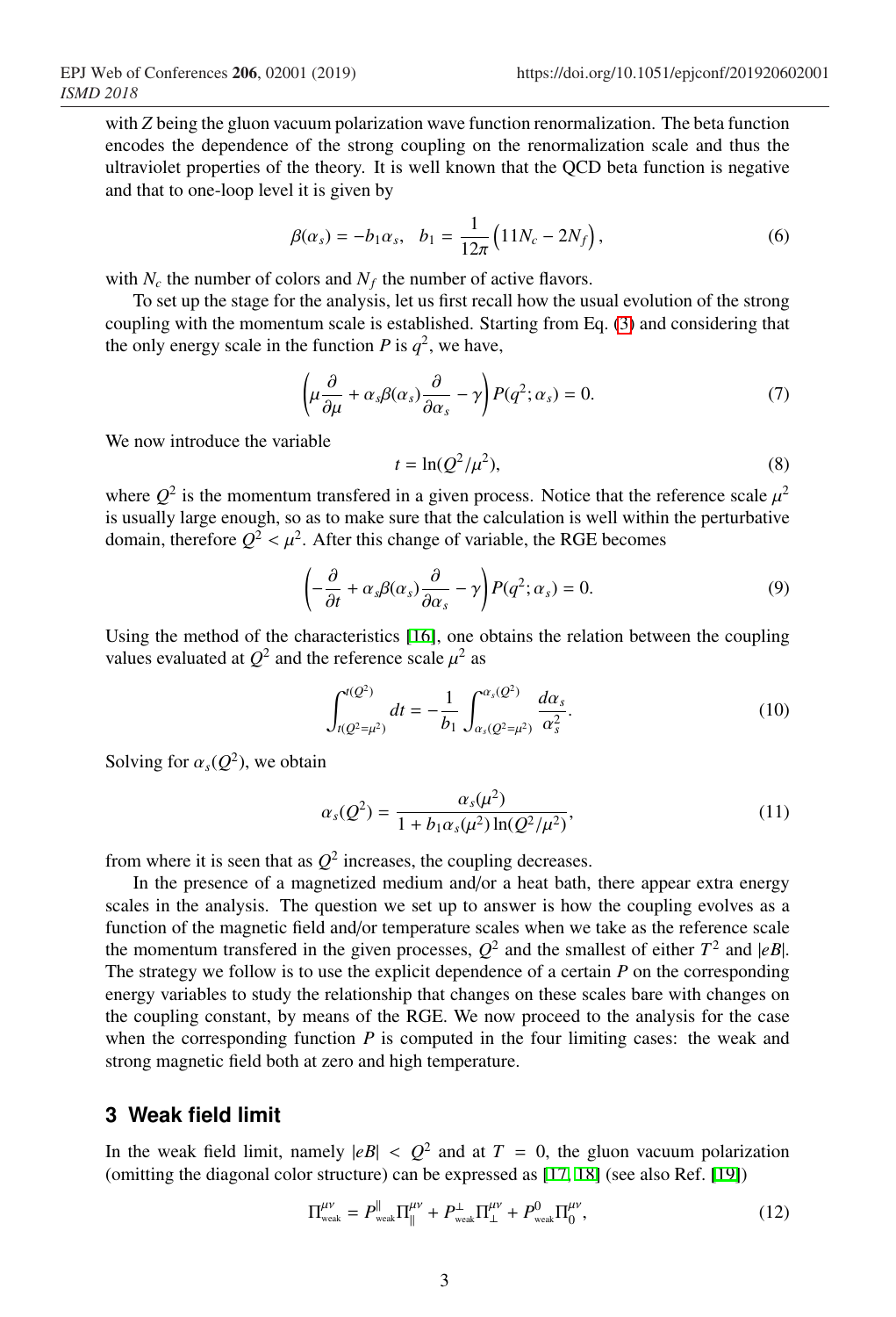with  $\Pi_{\parallel}^{\mu\nu} = g_{\parallel}^{\mu\nu} - \frac{q_{\parallel}^{\mu}q_{\parallel}^{\nu}}{q_{\parallel}^2}$ ,  $\Pi_{\perp}^{\mu\nu} = g_{\perp}^{\mu\nu} + \frac{q_{\perp}^{\mu}q_{\perp}^{\nu}}{q_{\perp}^2}$  and  $\Pi_{0}^{\mu\nu} = g^{\mu\nu} - \frac{q^{\mu}q^{\nu}}{q^2} - \Pi_{\parallel}^{\mu\nu} - \Pi_{\perp}^{\mu\nu}$ , where, when taking the magnetic field along the  $\hat{z}$  axis, we have  $g_{\parallel}^{dv} = (1, 0, 0, -1), g_{\perp}^{dv} = (0, -1, -1, 0),$ <br> $g_{\perp}^{dv} = g_{\perp}^{dv} g_{\perp}^{dv} g_{\perp}^{dv} = g_{\perp}^{dv} g_{\perp}^{dv} g_{\perp}^{d} = g_{\perp}^{2} g_{\perp}^{2} g_{\perp}^{d} = g_{\perp}^{2} g_{\perp}^{2} g_{\per$ Let us look at the coefficient  $P_{\text{weak}}^{\parallel}$ . In Ref. [\[18\]](#page-8-9) it has been shown that with  $N_f = 3$  active  $\mu v = g_{\parallel}^{\mu\nu} + g_{\perp}^{\mu\nu}, q_{\parallel}^{\mu} = g_{\parallel}^{\mu\nu} q_{\nu}, q_{\parallel}^{\mu} = (q_0)^2 - (q_3)^2, q_{\perp}^2 = (q_1)^2 + (q_2)^2$  and  $q^2 = q_{\parallel}^2 - q_{\perp}^2$ . flavors, its explicit expression is

<span id="page-3-0"></span>
$$
P_{\text{weak}}^{\parallel} = -\frac{2\alpha_s}{9\pi} |eB|^2 \left[ \frac{q_{\parallel}^2}{(q^2)^3} (2q_{\parallel}^2 + q_{\perp}^2) \right],
$$
  
\n
$$
= -\mu^2 \frac{2\alpha_s}{9\pi} (|eB|^2 / \mu^4) \left[ \frac{q_{\parallel}^2 / \mu^2}{(q^2 / \mu^2)^3} (2q_{\parallel}^2 / \mu^2 + q_{\perp}^2 / \mu^2) \right],
$$
  
\n
$$
= -\mu^2 \frac{\lambda_B^4}{\lambda_q^2} \frac{2\alpha_s}{9\pi} (|eB|^2 / \mu^4) \left[ \frac{q_{\parallel}^2 / \mu^2}{(q^2 / \mu^2)^3} (2q_{\parallel}^2 / \mu^2 + q_{\perp}^2 / \mu^2) \right],
$$
\n(13)

where in the second line we have scaled the momentum components and the square root of the magnetic field intensity by  $\mu$  and in the third line we have introduced the dimensionless ine magnetic field intensity by  $\mu$  and in the third line we have introduced the dimensionless<br>scale factors  $\lambda_B$  and  $\lambda_q$ , one for each of the magnetic  $\sqrt{|eB|}/\mu$  and momentum  $q/\mu$  powers of<br>the dimensionless ratios the dimensionless ratios, respectively. Notice that Eq. [\(13\)](#page-3-0) satisfies

<span id="page-3-4"></span>
$$
\left(\mu \frac{\partial}{\partial \mu} + \lambda_q \frac{\partial}{\partial \lambda_q} + \lambda_B \frac{\partial}{\partial \lambda_B} - D\right) P_{\text{weak}}^{\parallel} = 0. \tag{14}
$$

Using the RGE, Eq. [\(7\)](#page-2-0), we get

<span id="page-3-3"></span>
$$
\left(-\lambda_q \frac{\partial}{\partial \lambda_q} - \lambda_B \frac{\partial}{\partial \lambda_B} + \alpha_s \beta(\alpha_s) \frac{\partial}{\partial \alpha_s} - \tilde{\gamma}\right) P_{\text{weak}}^{\parallel} = 0, \tag{15}
$$

where  $\tilde{\gamma} = \gamma - D$ . Using the method of the characteristics, we can write

$$
dt = -\frac{d\lambda_q}{\lambda_q}, \quad dt = -\frac{d\lambda_B}{\lambda_B},
$$
\n(16)

whose solutions are

<span id="page-3-1"></span>
$$
\lambda_q = C_q e^{-t}, \quad \lambda_B = C_B e^{-t}, \tag{17}
$$

where  $C_q$  and  $C_B$  are integration constants to be determined from the initial condition for the evolution. Upon combining Eqs. [\(17\)](#page-3-1), we can write

$$
\lambda_q + \lambda_B = (C_q + C_B)e^{-t} = e^{-t},\tag{18}
$$

where we have chosen that at  $t = 0$ , for the the initial condition of the evolution,  $\lambda_q = 1$  and  $\lambda_B = 0$ . Therefore  $C_q + C_B = 1$ . Also, for the subsequent evolution we take  $Q^2$  fixed and thus we refer the evolution of  $|eB|$  to the reference scale  $Q^2$  namely we take  $\lambda_B = |eB|/Q^2$ thus we refer the evolution of  $|eB|$  to the reference scale  $Q^2$ , namely, we take  $\lambda_B = |eB|/Q^2$ .<br>Therefore we can write Therefore, we can write

<span id="page-3-2"></span>
$$
t = \ln\left(\frac{Q^2}{Q^2 + |eB|}\right). \tag{19}
$$

Notice that in this case, as opposed to Eq. [\(8\)](#page-2-1), the evolution energy scale appears in the denominator of the logarithmic function in Eq. [\(19\)](#page-3-2). Therefore, Eq. [\(15\)](#page-3-3) becomes

$$
\left(\frac{\partial}{\partial t} + \alpha_s \beta(\alpha_s) \frac{\partial}{\partial \alpha_s} - \tilde{\gamma}\right) P_{\text{weak}}^{\parallel} = 0,
$$
\n(20)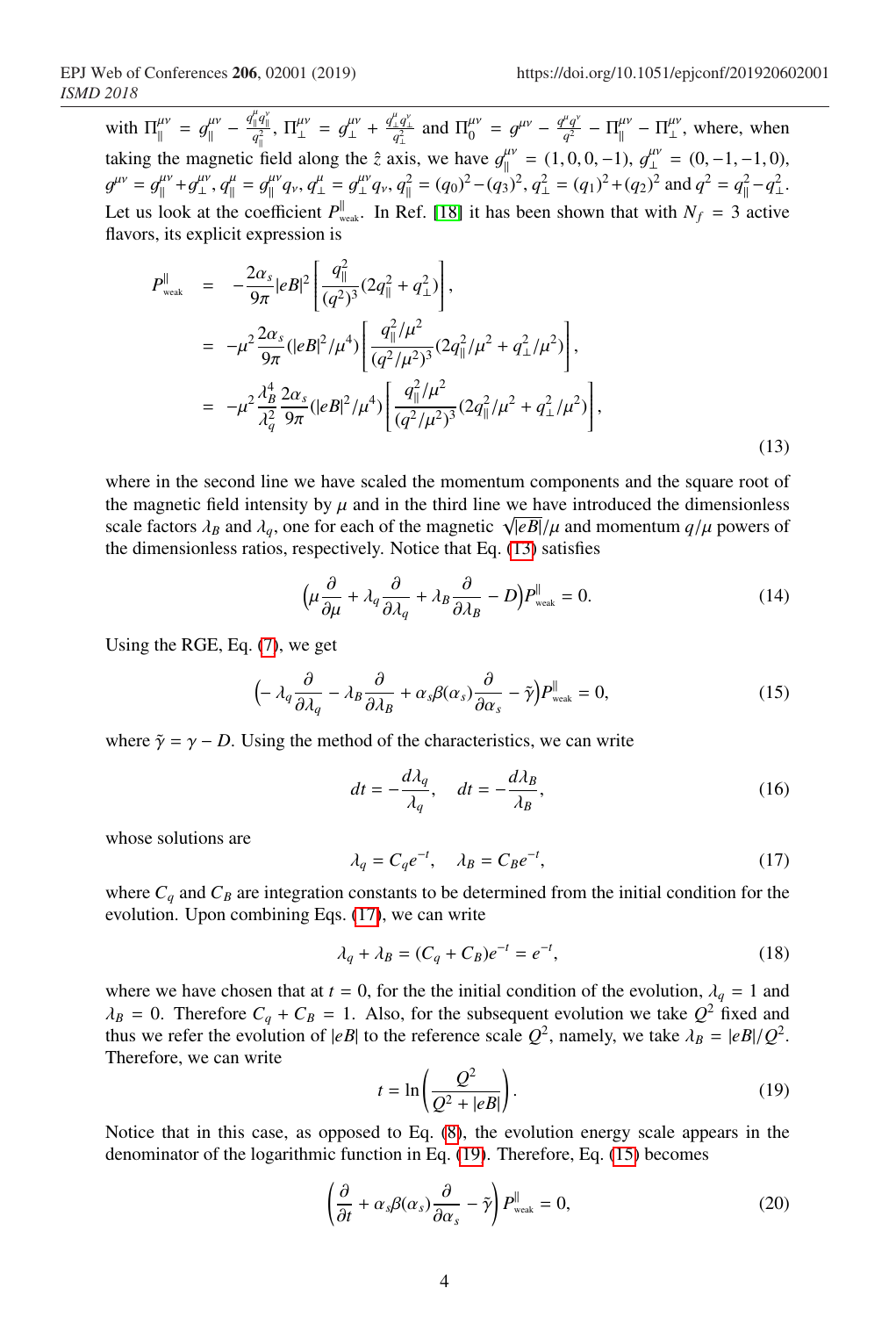from where the relation between the coupling values evaluated at |*eB*| and the reference scale *Q* 2 can be expressed as

$$
\int_{t(\lambda_B=0)}^{t(\lambda_B=|eB|/Q^2)} dt = -\frac{1}{b_1} \int_{\alpha_s(Q^2)}^{\alpha_s(Q^2+|eB|)} \frac{d\alpha_s}{\alpha_s^2}.
$$
 (21)

Solving for  $\alpha_s(|eB|) \equiv \alpha_s(Q^2 + |eB|)$ , we obtain

<span id="page-4-0"></span>
$$
\alpha_s(|eB|) = \frac{\alpha_s(Q^2)}{1 + b_1 \alpha_s(Q^2) \ln\left(\frac{Q^2}{Q^2 + |eB|}\right)}.
$$
\n(22)

From Eq. [\(22\)](#page-4-0), we see that as the magnetic field intensity increases, the coupling increases with respect to its corresponding value at the reference scale *Q* 2 .

## **4 Strong field limit**

Next, let us consider the strong field limit  $|eB| > Q^2$  still for  $T = 0$ . Working in the Lowest Landau Level (LLL) approximation, the only non-vanishing coefficient is that of the structure  $\Pi_{\parallel}^{\mu\nu}$ , which for three active flavors and a vanishing quark mass (*m*) is given by [\[18,](#page-8-9) [20,](#page-8-11) [21\]](#page-8-12)

<span id="page-4-1"></span>
$$
P_{\text{strong}}^{\parallel} = -\frac{4}{3} \frac{\alpha_s}{\pi} |eB| e^{-q_{\perp}^2/2|eB|} = -\mu^2 \lambda_B^2 \frac{4}{3} \frac{\alpha_s}{\pi} \left(\frac{|eB|}{\mu^2}\right) e^{-\left(\frac{\lambda_q^2}{\lambda_B^2}\right) (q_{\perp}^2/2|eB|)},\tag{23}
$$

where once again, in the second line we have scaled the momentum components and the square root of the magnetic field intensity by  $\mu$  and have introduced the dimensionless scale factors  $\lambda_B$  and  $\lambda_q$ , one for each of the magnetic  $\sqrt{|eB|}/\mu$  and momentum  $q/\mu$  powers of the dimensionless ratios respectively. It is easy to check that Eq. (23) satisfies Eq. (14) and thus dimensionless ratios, respectively. It is easy to check that Eq. [\(23\)](#page-4-1) satisfies Eq. [\(14\)](#page-3-4) and thus, upon using the RGE, Eq. [\(7\)](#page-2-0), we obtain

$$
\left(-\lambda_q \frac{\partial}{\partial \lambda_q} - \lambda_B \frac{\partial}{\partial \lambda_B} + \alpha_s \beta(\alpha_s) \frac{\partial}{\partial \alpha_s} - \tilde{\gamma}\right) P_{\text{strong}}^{\parallel} = 0. \tag{24}
$$

Using the same arguments as for the weak field case, which implies starting the evolution from the fixed scale  $Q^2 < |eB|$ , we once again obtain for the relation between the coupling evaluated at  $|eB|$  and the reference scale  $Q^2$ evaluated at |*eB*| and the reference scale *Q* 2

<span id="page-4-2"></span>
$$
\alpha_s(|eB|) = \frac{\alpha_s(Q^2)}{1 + b_1 \alpha_s(Q^2) \ln\left(\frac{Q^2}{Q^2 + |eB|}\right)}.
$$
\n(25)

The results in Eqs. [\(22\)](#page-4-0) and [\(25\)](#page-4-2) show that for  $T = 0$ ,  $\alpha_s$  is an increasing function of  $|eB|$ , when referred to the scale  $Q^2$ . This result, although not necessarily evident, is in retrospective almost trivial: Since the reference scale is taken as the square of the transfered momentum in a given process, the magnetic field scale  $|eB|$  does not compete with any other energy scale and is thus the only one that drives the evolution. The reference scale  $Q^2$ , although large, is always smaller than either the combined scale  $Q^2 + |eB|$  or  $|eB|$ , which in turn determines the sign of the logarithmic function appearing either in Eq. [\(22\)](#page-4-0) or [\(25\)](#page-4-2).

#### **5 Finite temperature**

We now turn to study the finite temperature case. Given that there is no need to assume a given hierarchy between  $T^2$  and  $|eB|$ , the calculation is more straightforwardly performed when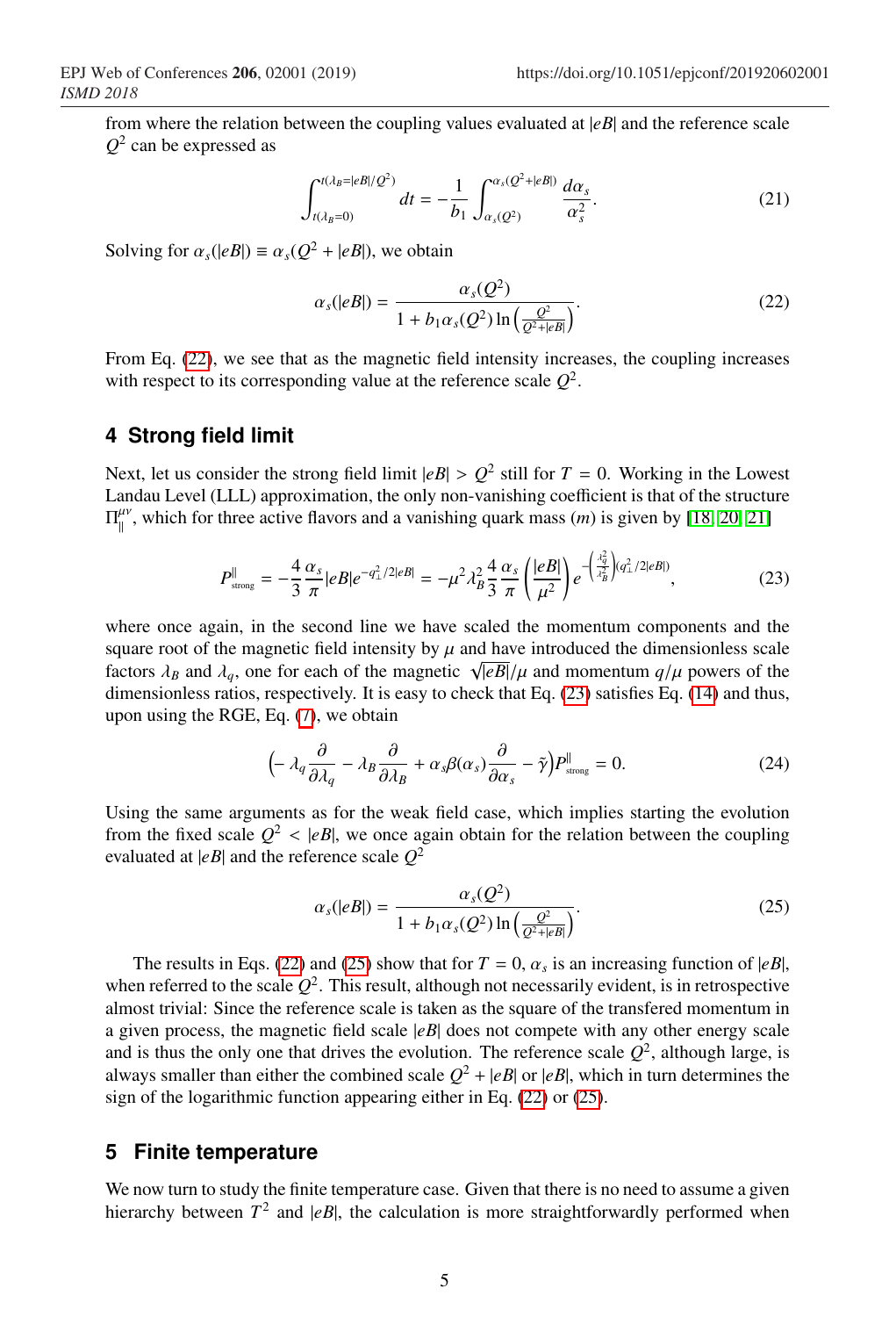working in the LLL approximation. This is a suitable approximation when one or the other scale is considered as being the largest one. As is shown in Ref. [\[18\]](#page-8-9), in this approximation the coefficient for the parallel unrenormalized gluon polarization tensor structure is given by

<span id="page-5-0"></span>
$$
P_{\text{TB}}^{\parallel} = \mu^2 \lambda_B^2 \frac{4}{3} \frac{\alpha_s}{\pi} \left( \frac{|eB|}{\mu^2} \right) e^{-\left( \frac{\lambda_q^2}{\lambda_B^2} \right) (q_\perp^2 / 2|eB|)} \ln \left( \frac{\lambda_m^2 m^2 / \mu^2}{\pi^2 \lambda_T^2 T^2 / \mu^2} \right) \left[ \frac{(q_3^2 / \mu^2) + (q_0^2 / \mu^2)}{(q_\parallel^2 / \mu^2)} \right],\tag{26}
$$

where we have again scaled the momentum components, the square root of the magnetic field, the quark mass and the temperature by  $\mu$  and have introduced the dimensionless scale factors  $\lambda_B$ ,  $\lambda_q$ ,  $\lambda_m$  and  $\lambda_T$ , one for each of the magnetic  $\sqrt{|eB|}/\mu$ , momentum  $q/\mu$ , mass  $m/\mu$ <br>and temperature  $T/\mu$  powers of the dimensionless ratios respectively. It is easy to check that and temperature  $T/\mu$  powers of the dimensionless ratios, respectively. It is easy to check that Eq. [\(26\)](#page-5-0) satisfies

$$
\left(\mu \frac{\partial}{\partial \mu} + \sum_{i=q, B, m, T} \lambda_i \frac{\partial}{\partial \lambda_i} - D\right) P_{\text{TB}}^{\parallel} = 0
$$
\n(27)

and that upon using the RGE, Eq. [\(3\)](#page-1-0), one obtains

$$
\left(-\sum_{i=q,B,m,T} \lambda_i \frac{\partial}{\partial \lambda_i} + \alpha_s \beta(\alpha_s) \frac{\partial}{\partial \alpha_s} - \tilde{\gamma} \right) P_{\text{TB}}^{\parallel} = 0. \tag{28}
$$

As before, we can write

$$
dt = -\frac{d\lambda_q}{\lambda_q}, \ dt = -\frac{d\lambda_B}{\lambda_B}, \ dt = -\frac{d\lambda_m}{\lambda_m}, \ dt = -\frac{d\lambda_T}{\lambda_T}, \tag{29}
$$

whose solutions are

<span id="page-5-1"></span>
$$
\lambda_q = C_q e^{-t}, \ \lambda_B = C_B e^{-t}, \ \lambda_m = C_m e^{-t}, \ \lambda_T = C_T e^{-t},
$$

where  $C_q$ ,  $C_B$ ,  $C_m$  and  $C_T$  are integration constants to be determined from the initial condition for the evolution. We can again combine Eqs. [\(30\)](#page-5-1) and write

$$
\lambda_q + \lambda_B + \lambda_m + \lambda_T = (C_q + C_B + C_m + C_T)e^{-t}.\tag{30}
$$

Let us first consider the case where  $|eB|$  is the largest of the energy (squared) scales. The lesson we learned from the analysis at  $T = 0$  is that one should chose the reference scale as the sum of the rest of the energies (squared) other than the one that is evolving. Since for the case of three active quark flavors the quark mass is small with respect to the rest of the energy scales involved, we neglect the quark mass and use as the reference scale the combination  $Q^2 + T^2$ . Therefore, in a similar fashion to the analysis of the *T* = 0 case, we obtain

<span id="page-5-2"></span>
$$
\alpha_s(|eB|) = \frac{\alpha_s(Q^2 + \tilde{T}^2)}{1 + b_1 \alpha_s(Q^2 + \tilde{T}^2) \ln\left(\frac{Q^2 + T^2}{Q^2 + T^2 + |eB|}\right)},
$$
\n(31)

where, since the analysis is only valid at leading order, we have taken  $\tilde{T}$  as a representative fixed value of *T* in the energy domain of interest to compute the value of the coupling at the reference scale. From Eq. [\(31\)](#page-5-2) we see that the coupling *grows* with the field intensity. We now consider the case where  $T^2$  is the largest of the energy (squared) scales. In this case the analysis yields

<span id="page-5-3"></span>
$$
\alpha_{s}(|eB|) = \frac{\alpha_{s}(Q^{2} + |\overline{eB}|)}{1 + b_{1}\alpha_{s}(Q^{2} + |\overline{eB}|) \ln\left(\frac{Q^{2} + |\overline{eB}|}{Q^{2} + |\overline{eB}| + T^{2}}\right)},
$$
\n(32)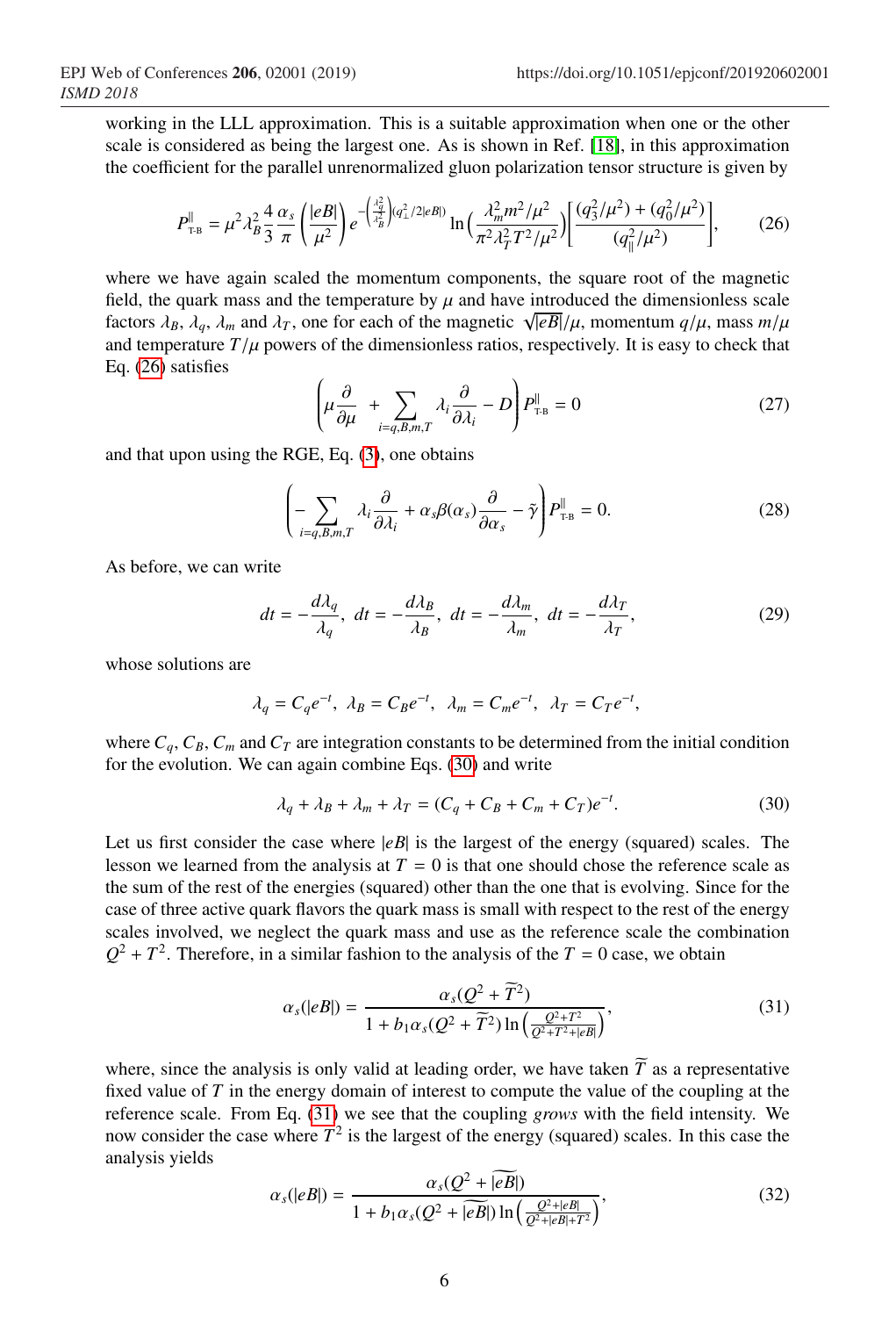

<span id="page-6-0"></span>Figure 1. (Color on line) Strong coupling running as a function of the magnetic field strength. The curves are computed using a fixed transferred momentum  $Q^2 = 1 \text{ GeV}^2$ . The black solid line shows the case for  $T = 0$ . The blue dash line shows the case when  $|eB| < T^2$  computed with  $T = \overline{T} = 1.5$  GeV.<br>The red dash-dot line is the case for  $|eB| > T^2$  computed with  $T = 1.1$  GeV and  $|\overline{eB}| = 1.2$  GeV<sup>2</sup>. The red dash-dot line is the case for  $|eB| > T^2$  computed with  $T = 1.1$  GeV and  $|e\overline{B}| = 1.2$  GeV<sup>2</sup>.

where we have also used a representative fixed value of the field strength  $|eB|$  to evaluate the coupling at the reference scale, to account for the fact that the analysis is only valid at leading order. From Eq. [\(32\)](#page-5-3) we see that the coupling *decreases* with the field intensity. We note that, contrary to the  $T = 0$  case, now the magnetic field has an extra scale to compete with. When the field intensity is the largest of these scales, the result is as for the  $T = 0$  case, where |*eB*| is the only relevant reference scale and this in turn implies that the coupling increases. Conversely, when the temperature is the largest scale, the field strength appears both in the numerator and in the denominator of the argument of the logarithmic function, which in turn makes the coupling to decrease with the field strength.

Figure [1](#page-6-0) shows the dependence of the strong coupling as a function of the magnetic field strength. We have chosen a fixed large value of  $Q^2 = 1 \text{ GeV}^2$ . The black solid and red dash-dot lines show the cases for  $T = 0$  and  $|eB| > T^2$ , with  $T = 1.1$  GeV, respectively, corresponding to  $|eB|$  being the largest of the energy scales. For both cases, we observe that corresponding to  $|eB|$  being the largest of the energy scales. For both cases, we observe that the coupling increases with the field strength. The blue dash line shows the case for  $|eB| < T^2$ <br>with  $T - 1.5$  GeV. We observe that in this case, when the temperature is the largest of the with  $T = 1.5$  GeV. We observe that in this case, when the temperature is the largest of the energy scales, the coupling decreases as a function of the field strength. We also find the solution of the evolution equation for  $P^{\parallel}$  in the four studied regimes. This is obtained in general as [\[22\]](#page-8-13)

<span id="page-6-1"></span>
$$
P(\alpha_s) = P(\alpha_s^0) \exp\left[-\int_{\alpha_s^0}^{\alpha_s} d\alpha' \frac{\tilde{\gamma}(\alpha')}{\beta(\alpha')}\right],\tag{33}
$$

where, as before,  $\tilde{\gamma} = \gamma - D$ , with  $\gamma$  the one-loop gluon field anomalous dimension [\[23\]](#page-8-14), given explicitly by

$$
\gamma = \left[ \left( a - \frac{13}{3} \right) C_A + \frac{8}{3} T_F N_f \right] \frac{\alpha_s}{4\pi} \equiv A \ \alpha_s. \tag{34}
$$

We consider  $N_f = 3$  active flavors, work in the Landau gauge  $a = 0$ , and remember that  $T_F = 1/2$  and  $C_A = N_c$ , with  $N_c = 3$  the number of colors. From Eq. [\(33\)](#page-6-1), we obtain that in each of the studied regimes, the parallel component of the gluon polarization tensor is given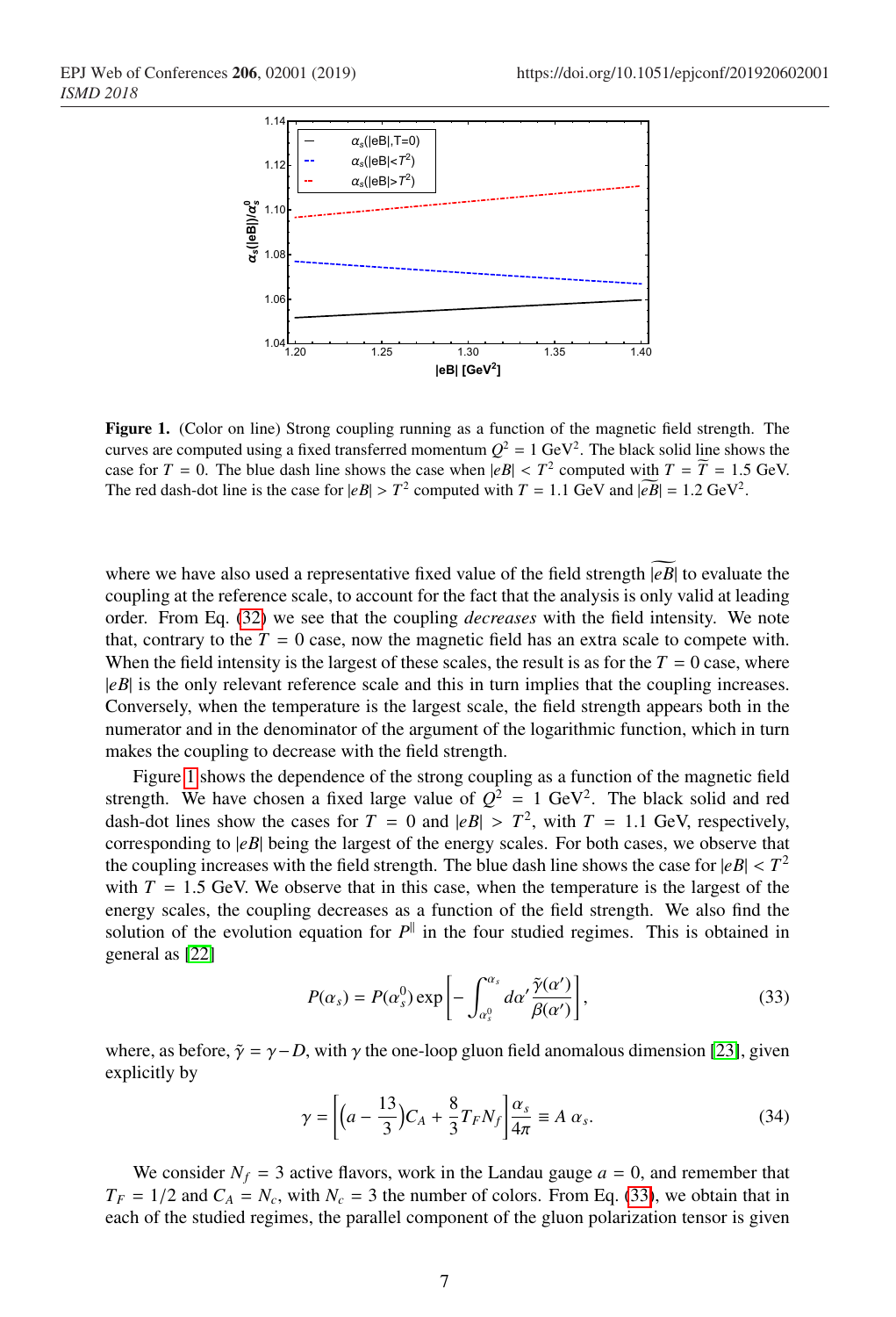by

$$
\frac{P_{\text{weak,strong}}^{||}(\alpha_{s})}{P_{\text{weak,strong}}^{||}(\alpha_{s}^{0})} = \left(\frac{Q^{2} + |eB|}{Q^{2}}\right)^{2} \left(\frac{\alpha_{s}(Q^{2})}{\alpha_{s}(Q^{2} + |eB|)}\right)^{\frac{A}{\beta_{1}}},
$$
\n
$$
\frac{P_{\text{r} < |eB|}^{||}(\alpha_{s})}{P_{\text{r} < |eB|}^{||}(\alpha_{s}^{0})} = \left(\frac{Q^{2} + T^{2} + |eB|}{Q^{2} + \widetilde{T}^{2}}\right)^{2} \left(\frac{\alpha_{s}(Q^{2} + \widetilde{T}^{2})}{\alpha_{s}(Q^{2} + T^{2} + |eB|)}\right)^{\frac{A}{\beta_{1}}},
$$
\n
$$
\frac{P_{\text{r} > |eB|}^{||}(\alpha_{s})}{P_{\text{r} > |eB|}^{||}(\alpha_{s}^{0})} = \left(\frac{Q^{2} + T^{2} + |eB|}{Q^{2} + |\widetilde{eB}|}\right)^{2} \left(\frac{\alpha_{s}(Q^{2} + |\widetilde{eB}|)}{\alpha_{s}(Q^{2} + T^{2} + |eB|)}\right)^{\frac{A}{\beta_{1}}}.
$$
\n(35)

We notice that the  $P^{\parallel}$ 's grow with the field strength. The growth is tamed by the temperature such that for the case with  $T^2 > |eB|$  the growth is less pronounced.

## **6 Conclusions**

In conclusion, from an analysis of the RGE for the gluon polarization tensor in the presence of a magnetic field and at finite temperature, we have shown that when the magnetic field is the largest of the energy scales, the strong coupling increases with the field strength. Conversely, when the temperature is the largest of the scales, there is a turnover behavior and the strong coupling decreases as a function of the field strength. We emphasize that the renormalization program is performed integrating out the degrees of freedom above the ultraviolet scale  $\mu$ . Therefore, the running of the strong coupling accounts for the competition of magnetic and thermal energy scales much below  $\mu$ . This is in contrast to other schemes adopted for instance in Refs. [\[14,](#page-8-5) [24\]](#page-8-15) where an attempt is made to integrate out degrees of freedom down to the thermal scale. Since the strength of the quark condensate is a measure of the quark-antiquark binding and this in turn depends on the strength of the QCD coupling, these results can help to understand the IMC phenomenon observed by LQCD.

This work was supported by Consejo Nacional de Ciencia y Tecnología grant number 256494, by the National Research Foundaton (South Africa), by Fondecyt (Chile) grant numbers 1170107, 1150471, 11508427, Conicyt/PIA/Basal (Chile) grant number FB0821 and by CONICYT FONDECYT Iniciación under grant number 11160234. D. M. acknowledges support from a PAPIIT-DGAPA-UNAM fellowship.

#### **References**

- <span id="page-7-0"></span>[1] G. S. Bali, F. Bruckmann, G. Endrödi, Z. Fodor, S. D. Katz, S. Krieg, A. Schäfer, and K. K. Szabó, J. High Energy Phys. 02 (2012) 044; G. S. Bali, F. Bruckmann, G. Endrödi, Z. Fodor, S. D. Katz, and A. Schäfer, Phys. Rev. D 86, 071502 (2012); G. Bali, F. Bruckmann, G. Endrödi, S. Katz, and A. Schäfer, J. High Energy Phys. 08 (2014) 177.
- <span id="page-7-1"></span>[2] F. Bruckmann, G. Endrödi, and T. G. Kovacs, J. High Energy Phys. 04 (2013) 112.
- <span id="page-7-2"></span>[3] R. L. S. Farias, K. P. Gomes, G. Krein and M. B. Pinto, Phys. Rev. C 90, 025203 (2014).
- [4] M. Ferreira, P. Costa, O. Lourenço, T. Frederico, C. Providência, Phys. Rev. D 89, 116011 (2014).
- [5] A. Ayala, M. Loewe and R. Zamora, Phys. Rev. D 91, 016002 (2015).
- [6] A. Ayala. C. A. Dominguez, L. A. Hernández, M. Loewe, R. Zamora, Phys. Rev. D 92, 096011 (2015).
- [7] A. Ayala, M. Loewe, A. J. Mizher, R. Zamora, Phys. Rev. D 90, 036001 (2014).
- [8] R. L. S. Farias, V. S. Timoteo, S. S. Avancini, M. B. Pinto, G. Krein, Eur. Phys. J. A 53, 101 (2017)